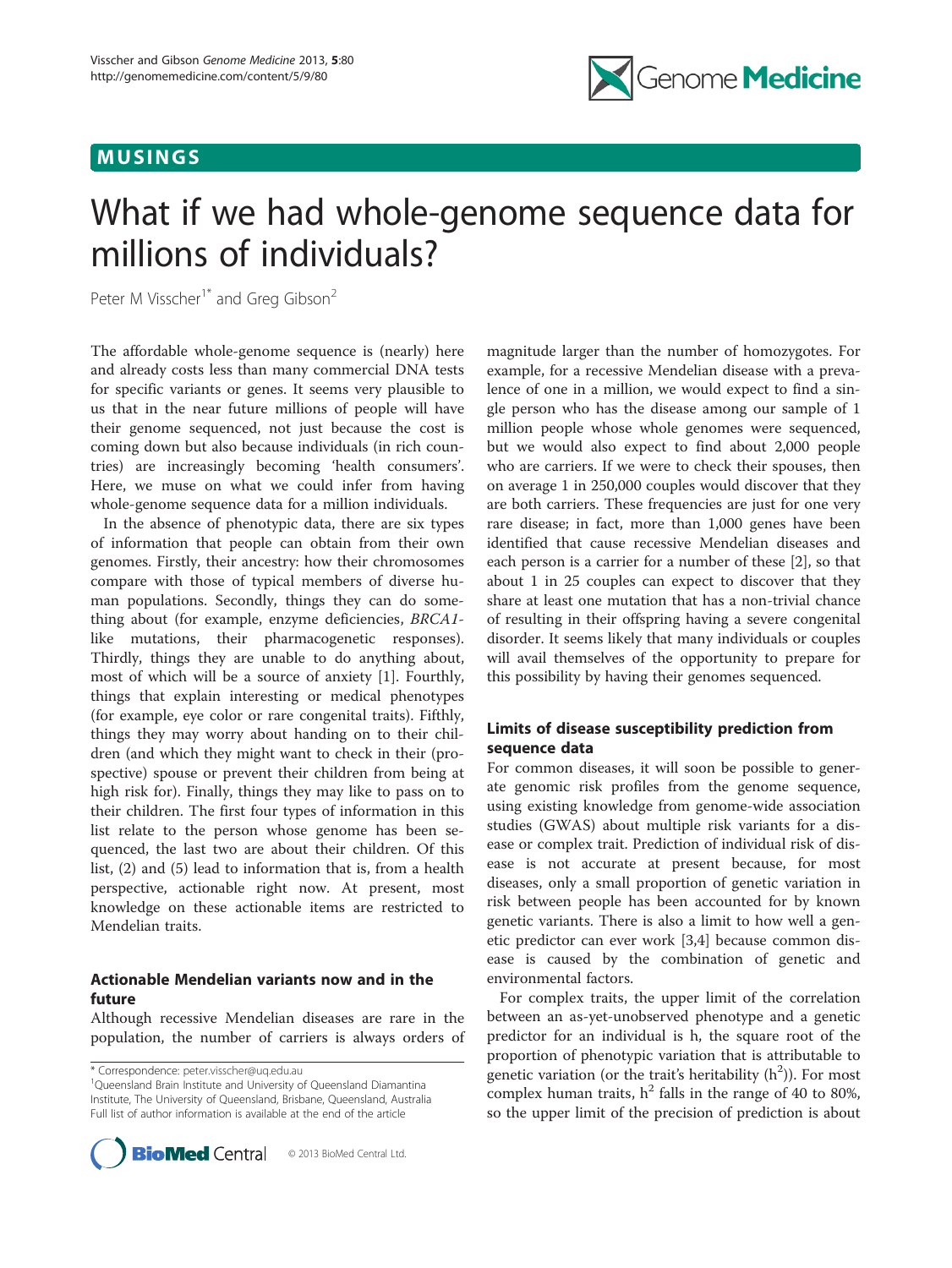60 to 90% ( $\sqrt{0.4}$  to  $\sqrt{0.8}$ ), and that is only if we know all of the variants in the genome that affect risk and have estimated their effect sizes without error. To put the (in)accuracy of such genetic prediction into perspective, imagine if we had a perfect genetic predictor for height (in which all causal variants are known without error). Then, assuming that  $h^2 = 80\%$  and that the standard deviation for height is 7 cm, the prediction error [[5\]](#page-2-0) for any individual would be  $7 \times \sqrt{(1-0.8)} = 3.1$  cm. So we would predict someone's height with a 95% confidence interval of about ± 6 cm. With discovery data on 1 million genomes, a theoretical prediction of the prediction error is about 3.5 cm [[6\]](#page-2-0), not far off the minimum value possible.

What about making predictions about children who have not had their genomes sequenced (for example, because they have not been born yet)? Now the precision of prediction decreases further because we cannot predict from knowing the parental genome sequences which combination of risk alleles the children are going to inherit. The added amount of uncertainty is not trivial: of all genetic variation in the population, 50% occurs between siblings within families.

A useful comparison at this stage is to look at how animal breeders perform genetic predictions. They are mostly interested in item (6) from our list of genomic information types, and use DNA markers to make imperfect predictions that are used in selection decisions. This approach makes better predictions than the pedigreephenotype-based approach used previously. Their business is about making money from having a progeny generation that is, on average, genetically better than the parental generation [\[7](#page-2-0)]. Breeders do not worry about quantifying how well they can predict an individual's phenotype because they are interested in predicting genotypes and thereby the average phenotype of progeny. We think it unlikely that humans will select their partner on the basis of genome-based polygenic predictors with an eye to maximizing the odds that all of their children are superior in some way (although something like this does occur when sperm banks are used).

### What might be the utility of risk scores derived from the study of millions of genomes?

To some extent, this comes down to the question of whether it is prediction or classification that matters. For the millions of individuals who are assembling health action plans, and indulging in the self-knowledge provided by software applications that aim to promote personal fitness, it is more about skewing the odds than predicting the future. Given a prediction, whether or not someone ever gets diabetes or coronary disease is less important than having the knowledge that they have gained influence their behaviors in ways that make it less likely that they will get these diseases. In this light,

knowing the aspects of your health in which you are genetically at higher risk than the rest of the population might well be just the incentive you need to keep jogging, to strive for more alcohol-free days, or to screen for cancer more regularly.

What if the millions of sequences came with detailed phenotype data? For example, this could comprise disease status for a range of common diseases and measures on quantitative traits that are risk factors for disease. This is not a far-fetched scenario. The Kaiser Permanente and University of California, San Francisco (UCSF) collaboration [[8\]](#page-2-0) has obtained detailed phenotyped and genotyped data for over 100,000 people, and earlier this year, it was announced that the UK Biobank sample of 500,000 people will be genotyped using a single-nucleotide polymorphism (SNP) array [\[9](#page-2-0)]. Phenotype and sequence data for a million people will allow the discovery of more risk and trait variants and the creation of multiple-variant profiles that can be used for prediction. But is a million sequences enough? For diseases with a prevalence of about 1%, there will be 10,000 cases among the million. Larger GWAS samples already exist for some diseases, such as Crohn's disease and schizophrenia. Although these have identified tens to hundreds of risk variants, polygenic profiles explain only a modest proportion of risk in the population, although they can do better than self-reported 'family history' [\[10](#page-2-0)]. Sequence data (instead of solely relying on common variants from GWAS) will improve the prediction of disease by capturing variation resulting from lower-frequency risk variants. With millions of genomes sequenced, the limitation of disease prediction for many traits is likely to result from imperfect information on environmental effects. The question is therefore not 'how well can we predict disease' but 'how can we incorporate probabilistic predictions of disease in personal or clinical decision making'. There are plenty of challenges on the way, including the generation of accurate sequence data, getting all these data together for analysis, and the statistical analysis of millions of genome sequences. Then, there will be the practical challenges of disseminating the results, not to mention encouraging people to act on them for the benefit of their health.

For quantitative traits and disease, we can expect major advances in our ability to explain the genetic component of disease risk and thus to predict disease. What we do with that information is a sociological concern with major public health implications, and now is the time to contemplate the implications.

#### Abbreviation

GWAS: Genome-wide association study.

#### Competing interests

The authors declare that they have no competing interests.